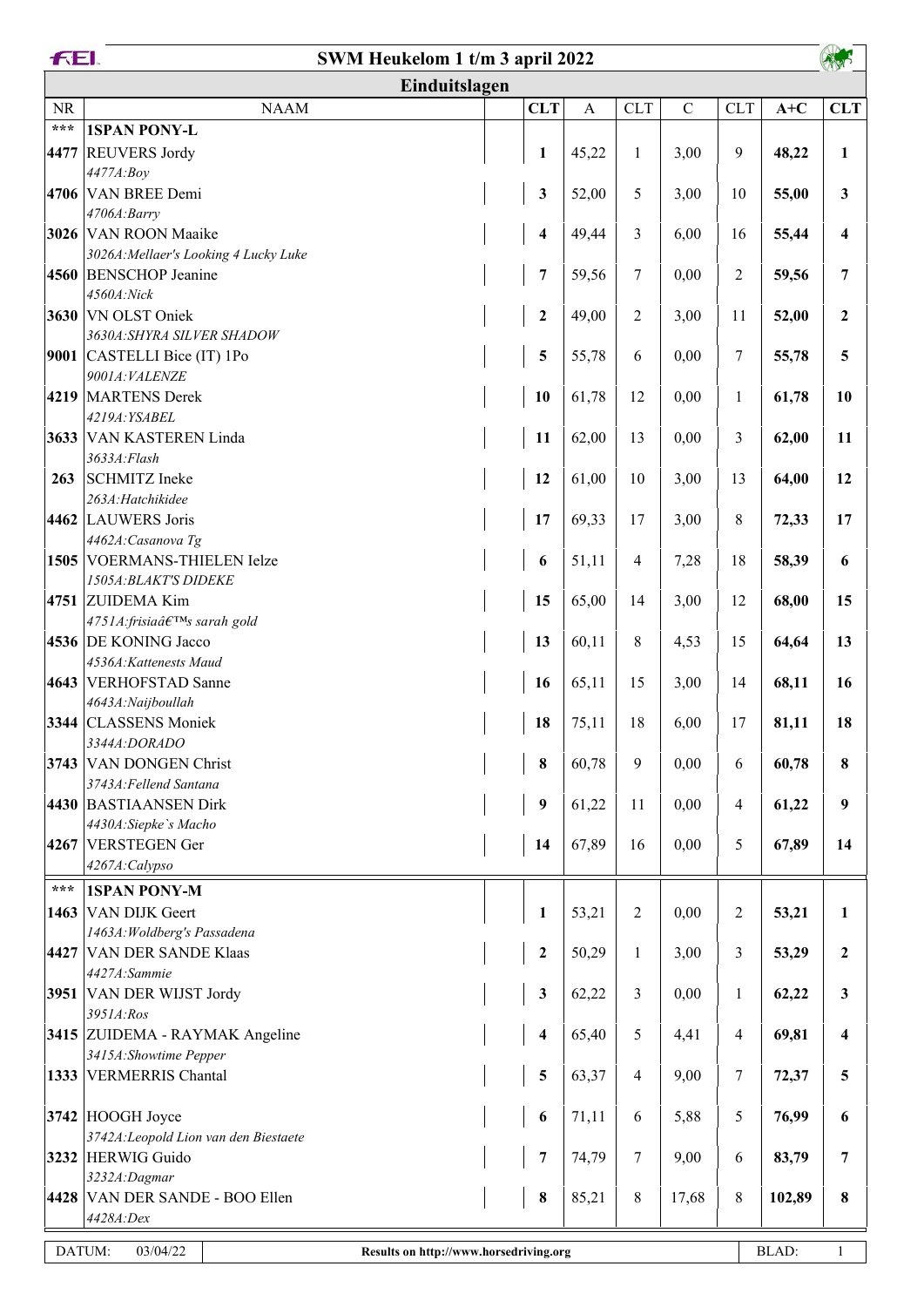| FEI.              | SWM Heukelom 1 t/m 3 april 2022         |                         |                |                |             |              |       |                  |
|-------------------|-----------------------------------------|-------------------------|----------------|----------------|-------------|--------------|-------|------------------|
|                   | Einduitslagen                           |                         |                |                |             |              |       |                  |
| $\rm NR$          | <b>NAAM</b>                             | <b>CLT</b>              | $\overline{A}$ | <b>CLT</b>     | $\mathbf C$ | <b>CLT</b>   | $A+C$ | <b>CLT</b>       |
| $\star\star\star$ | <b>1SPAN PONY-Z</b>                     |                         |                |                |             |              |       |                  |
|                   | 2068 SCHUILING Anniek                   | $\mathbf{1}$            | 59,20          | $\mathbf{1}$   | 2,91        | $\mathbf{1}$ | 62,11 | 1                |
|                   | 2068A: Denenbourgh's Doortje            |                         |                |                |             |              |       |                  |
| 3869              | <b>BAIJENS Jur</b>                      | $\boldsymbol{2}$        | 59,84          | $\overline{c}$ | 6,00        | 2            | 65,84 | $\overline{2}$   |
|                   | 3869A: Iwan                             |                         |                |                |             |              |       |                  |
| 242               | <b>BROOS</b> Nadja<br>242A:Big Boy      | $\mathbf{3}$            | 61,65          | 3              | 19,28       | 4            | 80,93 | 3                |
|                   | 1195 GERLINGS Jos                       | 4                       | 66,55          | 4              | 17,57       | 3            | 84,12 | 4                |
|                   | 1195A: Ilke                             |                         |                |                |             |              |       |                  |
| ***               | <b>1SPAN PAARD-L</b>                    |                         |                |                |             |              |       |                  |
| 4664              | MELSEN Gregor                           | $\mathbf{1}$            | 54,00          | $\mathbf{1}$   | 6,32        | 8            | 60,32 | 1                |
|                   | 4664A: Gizalda                          |                         |                |                |             |              |       |                  |
|                   | 3845 VAN STRAATEN Marleen               | $\boldsymbol{2}$        | 60,67          | $\overline{c}$ | 6,00        | 4            | 66,67 | 2                |
|                   | 3845A: Mavino                           |                         |                |                |             |              |       |                  |
|                   | 2162 SCHEL Christel<br>2162A: Caramba Z | $\mathbf{3}$            | 63,00          | 5              | 6,00        | 5            | 69,00 | 3                |
| 2833              | VAN DER HEYDEN Theo                     | $\overline{\mathbf{4}}$ | 61,44          | 4              | 7,63        | 10           | 69,07 | 4                |
|                   |                                         |                         |                |                |             |              |       |                  |
|                   | 1314 VAN HOEPEN Simone                  | 5                       | 60,67          | $\overline{c}$ | 9,00        | 11           | 69,67 | 5                |
|                   | 1314A: Bentho                           |                         |                |                |             |              |       |                  |
|                   | 4505 LEEUW Ronald                       | 6                       | 70,78          | 12             | 2,11        | 1            | 72,89 | 6                |
|                   | 4505A:Jupiter                           |                         |                |                |             |              |       |                  |
|                   | 4548 DECKERS Patrick                    | $\boldsymbol{7}$        | 68,44          | 10             | 5,00        | 3            | 73,44 | 7                |
|                   | 4548A:Dullah<br>3837 DE GROOT Adrie     | ${\bf 8}$               | 64,11          | 7              | 10,65       | 12           | 74,76 | 8                |
|                   | 3837A:Litolane                          |                         |                |                |             |              |       |                  |
|                   | 3496 VAN DER STEEG Richard              | $\boldsymbol{9}$        | 63,56          | 6              | 11,37       | 13           | 74,93 | 9                |
|                   | 3496A: Elia P                           |                         |                |                |             |              |       |                  |
|                   | 1693 VERSCHOOR Ton                      | 10                      | 68,11          | 9              | 6,94        | 9            | 75,05 | 10               |
|                   | 1693A: Apollo van 't oudbroek           |                         |                |                |             |              |       |                  |
|                   | 2010 KLOMPENMAKER Melanie<br>2010A:JONA | 11                      | 69,44          | 11             | 6,05        | 7            | 75,49 | 11               |
|                   | 4350 VAN KOL Marc                       | 12                      | 73,22          | 13             | 3,00        | 2            | 76,22 | 12               |
|                   | 4350A:Delanda                           |                         |                |                |             |              |       |                  |
|                   | 1826 THIELEN Annelies                   | 13                      | 73,33          | 14             | 6,00        | 6            | 79,33 | 13               |
|                   | 1826A:Lapaz                             |                         |                |                |             |              |       |                  |
| 215               | <b>AARTS</b> Paul                       | 14                      | 64,78          | 8              | 18,64       | 14           | 83,42 | 14               |
|                   | $215A$ : Flink                          |                         |                |                |             |              |       |                  |
| $***$             | <b>1SPAN PAARD-M</b>                    |                         |                |                |             |              |       |                  |
| 4424              | JONKERS Niels                           | $\mathbf{1}$            | 49,65          | $\mathbf{1}$   | 3,00        | 7            | 52,65 | 1                |
|                   | 4424A:JUSTIN<br>1977 HANEGRAAF Marion   | $\boldsymbol{2}$        | 54,60          | $\overline{c}$ | 0,00        | $\mathbf{1}$ | 54,60 | $\boldsymbol{2}$ |
|                   | 1977A:Silvester                         |                         |                |                |             |              |       |                  |
|                   | 3129 VAN DEN BROEK Gabriëlle            | $\mathbf{3}$            | 54,73          | 3              | 0,00        | 2            | 54,73 | 3                |
|                   | 3129A: Valentijn H                      |                         |                |                |             |              |       |                  |
|                   | 4199 BENSCHOP Cindy                     | $\overline{\mathbf{4}}$ | 58,54          | 7              | 0,00        | 3            | 58,54 | 4                |
|                   | 4199A:Liberty                           |                         |                |                |             |              |       |                  |
|                   | 2016 MEULENDIJK Wilma<br>2016A:Lion     | $\overline{\mathbf{5}}$ | 58,03          | 6              | 2,03        | 4            | 60,06 | 5                |
| 1981              | Van Marwijk Aad                         | 6                       | 60,70          | 8              | 6,00        | 9            | 66,70 | 6                |
|                   |                                         |                         |                |                |             |              |       |                  |
|                   | 2600 DIBBITS Arie                       | $\boldsymbol{7}$        | 64,68          | 12             | 3,00        | 5            | 67,68 | 7                |
|                   | 2600A: Kensington                       |                         |                |                |             |              |       |                  |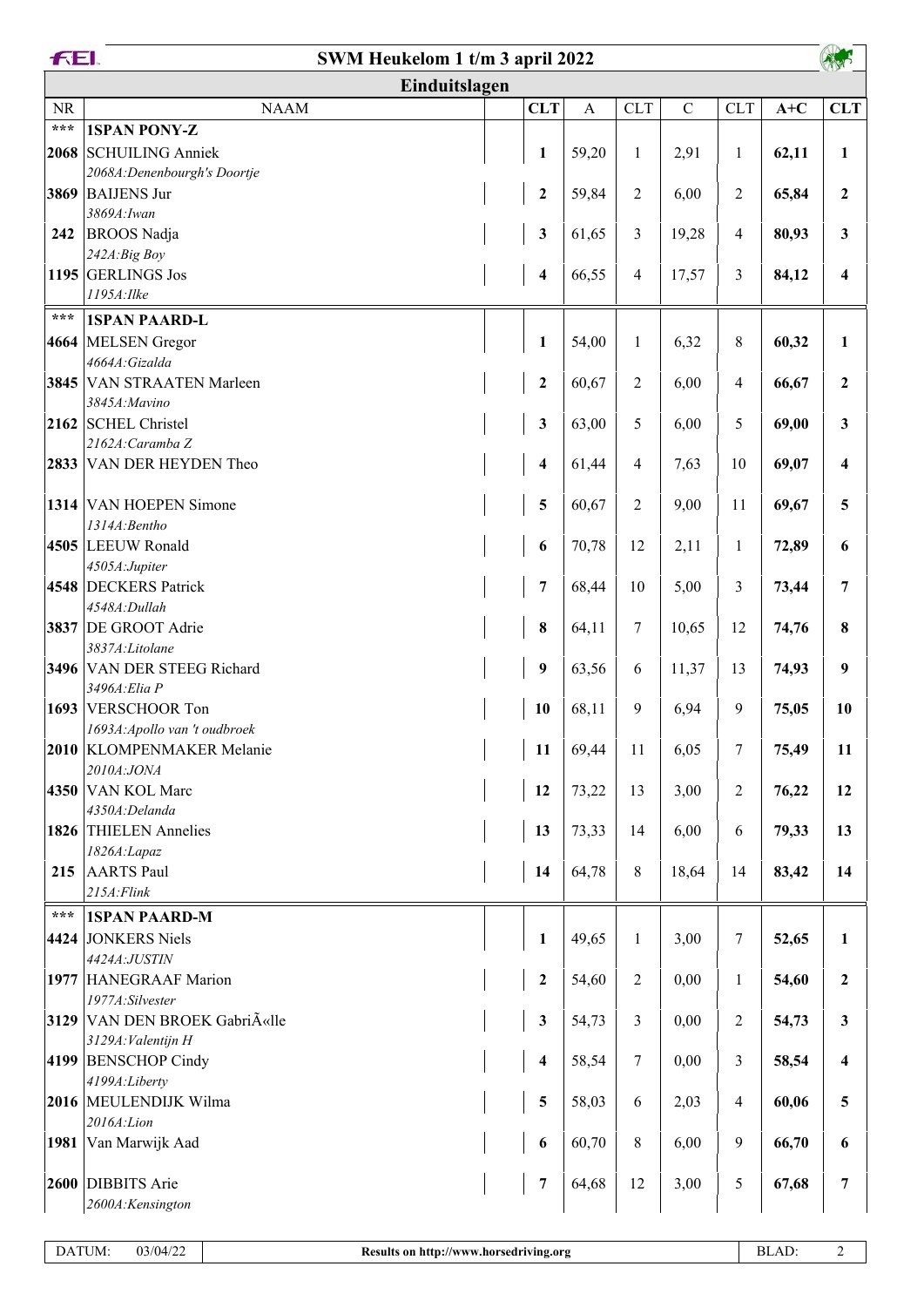|       | FEI.<br>SWM Heukelom 1 t/m 3 april 2022                                                    |  |                         |              |              |             |                |       |              |
|-------|--------------------------------------------------------------------------------------------|--|-------------------------|--------------|--------------|-------------|----------------|-------|--------------|
|       | Einduitslagen                                                                              |  |                         |              |              |             |                |       |              |
| NR    | <b>NAAM</b>                                                                                |  | <b>CLT</b>              | $\mathbf{A}$ | <b>CLT</b>   | $\mathbf C$ | <b>CLT</b>     | $A+C$ | <b>CLT</b>   |
| 833   | <b>WARMENHOVEN Wim</b>                                                                     |  | 8                       | 57,02        | 5            | 10,74       | 11             | 67,76 | 8            |
|       | 833A:Kwint                                                                                 |  |                         |              |              |             |                |       |              |
|       | 1921 HOLLEBEKKERS Frans                                                                    |  | $\boldsymbol{9}$        | 63,37        | 9            | 7,08        | 10             | 70,45 | 9            |
|       | 1921A:Basko                                                                                |  |                         |              |              |             |                |       |              |
|       | 3073 DERKSEN Sandra<br>3073A:Baco                                                          |  | 11                      | 64,25        | 10           | 15,00       | 12             | 79,25 | 11           |
|       | 1211 GERAETS - MOORS Shirley                                                               |  | 12                      | 56,13        | 4            | 24,46       | 17             | 80,59 | 12           |
|       | 1211A: Harco-v                                                                             |  |                         |              |              |             |                |       |              |
|       | 1931 VAN DEN BROEK Wilbrord                                                                |  | 13                      | 64,56        | 11           | 16,15       | 14             | 80,71 | 13           |
|       | 1931A:Love To Dance                                                                        |  |                         |              |              |             |                |       |              |
|       | 4243 MARKERINK Rene                                                                        |  | 14                      | 84,11        | 18           | 3,00        | 6              | 87,11 | 14           |
|       | 4243A:Fabio<br>2175 HAEPERS Rudi                                                           |  | 15                      | 73,02        | 16           | 16,00       | 13             | 89,02 | 15           |
|       | 2175A:K'Yvo De Pont Quatre                                                                 |  |                         |              |              |             |                |       |              |
| 587   | <b>SCHUILING Rene</b>                                                                      |  | 16                      | 72,38        | 15           | 18,06       | 15             | 90,44 | 16           |
|       | 587A:Dex                                                                                   |  |                         |              |              |             |                |       |              |
|       | 1811 DE GREEF Appie                                                                        |  | 17                      | 68,75        | 13           | 25,46       | 18             | 94,21 | 17           |
|       | 1811A:Duc De Brabant                                                                       |  |                         |              |              |             |                |       |              |
|       | 3560 VORSTENBOSCH Kees<br>3560A: Masterpiece - 3560B: BAILANDO                             |  | 18                      | 74,16        | 17           | 20,50       | 16             | 94,66 | 18           |
|       | 1990 VAN BEEK Rene                                                                         |  | 10                      | 69,71        | 14           | 6,00        | 8              | 75,71 | 10           |
|       | 1990A: Elkupke-H                                                                           |  |                         |              |              |             |                |       |              |
| $***$ | <b>1SPAN PAARD-Z</b>                                                                       |  |                         |              |              |             |                |       |              |
| 1907  | <b>HOUTERMAN Eline</b>                                                                     |  | $\mathbf{1}$            | 59,41        | $\mathbf{1}$ | 3,00        | 1              | 62,41 | 1            |
|       | 1907A: VYGO                                                                                |  |                         |              |              |             |                |       |              |
| 878   | DE RONDE Piet                                                                              |  | $\boldsymbol{2}$        | 63,25        | 3            | 6,14        | 2              | 69,39 | $\mathbf{2}$ |
|       | 878A: Giovanelli                                                                           |  |                         |              |              |             |                |       |              |
| $***$ | <b>2SPAN PONY-L</b>                                                                        |  |                         |              |              |             |                |       |              |
| 4321  | <b>TEUNISSEN</b> Irma                                                                      |  | $\mathbf{1}$            | 50,56        | $\mathbf{1}$ | 0,00        | $\mathbf{1}$   | 50,56 | 1            |
|       | 4321A: Mick - 4321B: Puck<br>3444 WINTERS Martien                                          |  | $\boldsymbol{2}$        | 57,33        | 2            | 6,00        | 3              | 63,33 | 2            |
|       | 3444A: Moskova- Mount - 3444B: Paddy                                                       |  |                         |              |              |             |                |       |              |
|       | 3454 VAN DE PAS Jack                                                                       |  | 3                       | 67,56        | 3            | 3,00        | 2              | 70,56 | 3            |
|       | 3454A:Lisa - 3454B: Cornet                                                                 |  |                         |              |              |             |                |       |              |
|       | 4572 MOUTHAAN Dominique                                                                    |  | 4                       | 72,67        | 4            | 6,17        | $\overline{4}$ | 78,84 | 4            |
|       | 4572A:Red - 4572B:Enrico                                                                   |  |                         |              |              |             |                |       |              |
| $***$ | 2SPAN PONY-M                                                                               |  |                         |              |              |             |                |       |              |
| 4223  | <b>DE HAAS Anouk</b>                                                                       |  | 1                       | 56,51        | 1            | 0,00        | 3              | 56,51 | 1            |
|       | 4223A: KABOEM V.D. WITTEHOEVE - 4223B: QUIRINO - 4223C: HIGHSPEED<br>3455 VAN ECHTEN Manon |  | 2                       | 59,94        | 3            | 0,00        | 2              | 59,94 | $\mathbf{2}$ |
|       | 3455A: Blitz - 3455B: Big Mac - 3455C: Omega Casanova Lights the Sky                       |  |                         |              |              |             |                |       |              |
|       | 3107 VAN DER LINDEN Giel                                                                   |  | $\overline{\mathbf{4}}$ | 59,05        | 2            | 3,00        | 8              | 62,05 | 4            |
|       | 3107C:GEORGE - 3107A:Percy - 3107B:Coco                                                    |  |                         |              |              |             |                |       |              |
|       | 1763 SWAANEN Vic                                                                           |  | $\mathbf{3}$            | 61,46        | 4            | 0,57        | 6              | 62,03 | 3            |
|       | 1763B:ISA - 1763A: MILAN<br>3311 GEURS Eline                                               |  |                         |              |              |             |                |       |              |
|       |                                                                                            |  | 5                       | 62,22        | 6            | 0,00        | 4              | 62,22 | 5            |
|       | 1715 BIERSTEKER Dexter                                                                     |  | 6                       | 63,03        | 7            | 0,00        | 5              | 63,03 | 6            |
|       | 1715A: Chai-valley's Diego - 1715B: Chai-Valley's V.I.P.                                   |  |                         |              |              |             |                |       |              |
|       | 3755 VINK Ischa                                                                            |  | $\overline{7}$          | 61,46        | 4            | 3,00        | 7              | 64,46 | 7            |
|       | 3755A:Sam - 3755B:Storm                                                                    |  |                         |              |              |             |                |       |              |
|       | 3186 HOEVENAARS Marcel                                                                     |  |                         | 64,89        | 9            |             | EL             |       |              |
|       | 3186C:NOBEL - 3186A:JOLY'S NO LIMIT - 3186B:O'NEAL                                         |  |                         |              |              |             |                |       |              |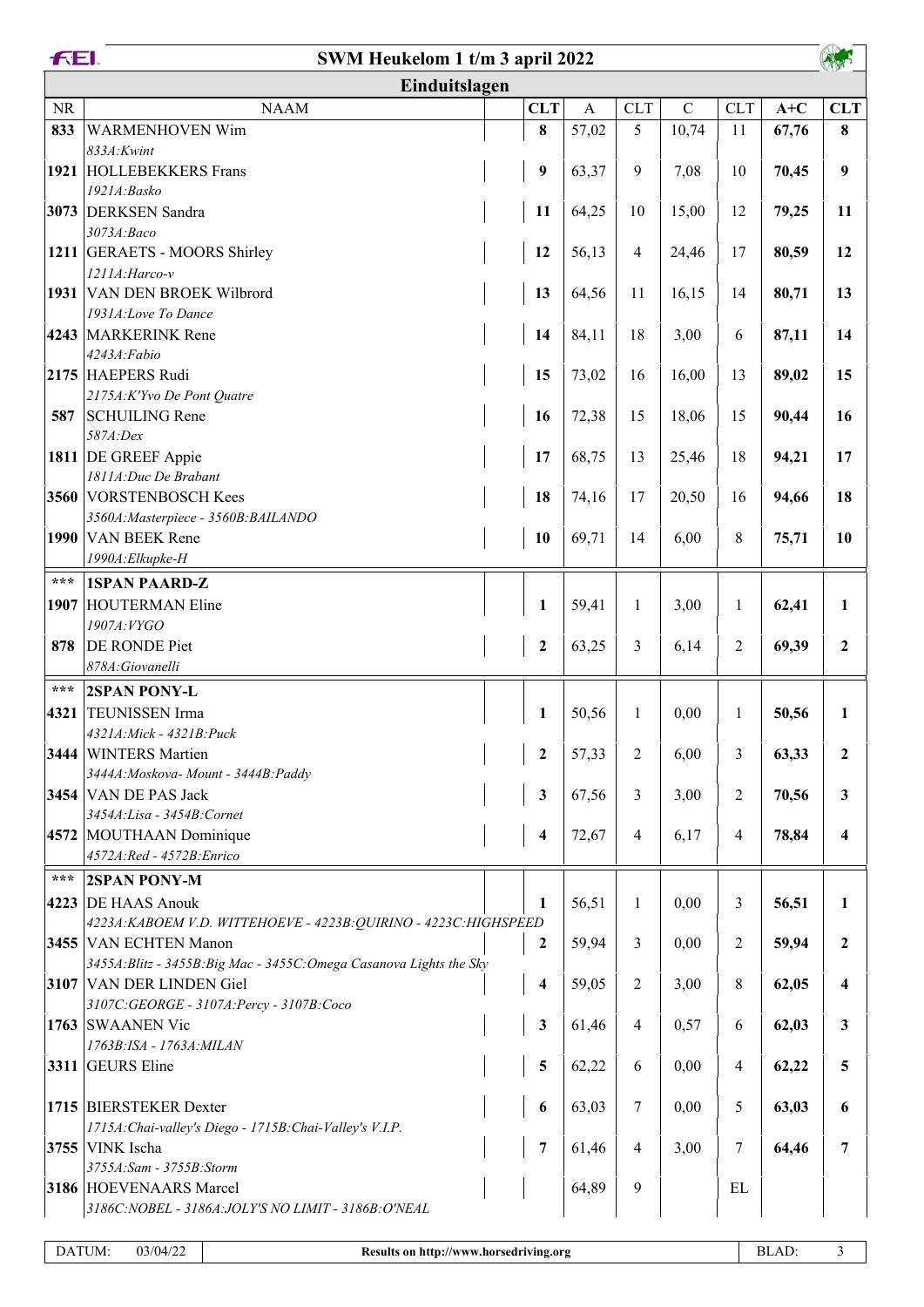|           | FEI.<br>SWM Heukelom 1 t/m 3 april 2022                                  |  |                  |              |              |              |              |        |                  |
|-----------|--------------------------------------------------------------------------|--|------------------|--------------|--------------|--------------|--------------|--------|------------------|
|           | Einduitslagen                                                            |  |                  |              |              |              |              |        |                  |
| <b>NR</b> | <b>NAAM</b>                                                              |  | <b>CLT</b>       | $\mathbf{A}$ | <b>CLT</b>   | $\mathsf{C}$ | <b>CLT</b>   | $A+C$  | <b>CLT</b>       |
| 1589      | <b>BOOT</b> Jan-leen                                                     |  | $\bf{8}$         | 69,00        | 11           | 3,59         | 9            | 72,59  | 8                |
|           | 1589A: Ijsseldijk's Amadeus B - 1589B: Starlayd                          |  |                  |              |              |              |              |        |                  |
|           | 1743 VAN DELFT Mandy                                                     |  | $\boldsymbol{9}$ | 66,41        | 10           | 6,85         | 12           | 73,26  | 9                |
|           | 1743A: Indy - 1743B: Fay                                                 |  |                  |              |              |              |              |        |                  |
|           | 1594 V.D ENDE Wim<br>1594A: Jelly Belly - 1594B: Lady                    |  | 10               | 75,81        | 13           | 0,00         | 1            | 75,81  | 10               |
|           | 1913 SCHUILING Marissa                                                   |  | 12               | 63,24        | 8            | 16,77        | 14           | 80,01  | 12               |
|           | 1913A: Kyra - 1913B: Sammy                                               |  |                  |              |              |              |              |        |                  |
| 2172      | <b>AARTS</b> Joost                                                       |  | 13               | 76,06        | 14           | 6,00         | 11           | 82,06  | 13               |
|           |                                                                          |  |                  |              |              |              |              |        |                  |
|           | 1623 VAN DER VELDEN Roy                                                  |  | 14               | 88,65        | 15           | 8,00         | 13           | 96,65  | 14               |
|           | 1623A: Bambino - 1623B: Flow                                             |  |                  |              |              |              |              |        |                  |
|           | 3035 VISSERS Frank<br>3035A: Mieke - 3035B: paledo                       |  | 11               | 72,00        | 12           | 4,75         | 10           | 76,75  | 11               |
| ***       | <b>2SPAN PONY-Z</b>                                                      |  |                  |              |              |              |              |        |                  |
|           | 3050 LOENEN Jan                                                          |  | $\mathbf{1}$     | 55,49        | $\mathbf{1}$ | 6,00         | 1            | 61,49  | 1                |
|           | 3050A:De Hoove's Rocky - 3050B:Kees                                      |  |                  |              |              |              |              |        |                  |
|           | 1960 VERHOFSTAD Daan                                                     |  | $\boldsymbol{2}$ | 59,30        | 3            | 14,55        | 2            | 73,85  | $\overline{2}$   |
|           | 1960A:Babs - 1960B:Kanton A - 1960C:Ilon Z                               |  |                  |              |              |              |              |        |                  |
|           | 1892 RUTJENS Rodinde                                                     |  | $\mathbf{3}$     | 58,41        | 2            | 40,79        | 3            | 99,20  | 3                |
|           | 1892A:De Kuilen's Brody - 1892E:Heide's berg Alves                       |  |                  |              |              |              |              |        |                  |
| ***       | <b>2SPAN PAARD-L</b>                                                     |  |                  |              |              |              |              |        |                  |
| 503       | VAN AARLE Koen                                                           |  | $\mathbf{1}$     | 41,22        | $\mathbf{1}$ | 0,00         | $\mathbf{1}$ | 41,22  | 1                |
|           | 503A: Kriesta Ii - 503B: Maximus<br>4770 ROPS Stephan                    |  |                  |              |              |              | 3            |        | $\overline{2}$   |
|           | 4770A: Margus - 4770B: Szellem - 4770C: Negro                            |  | $\boldsymbol{2}$ | 57,22        | 2            | 3,00         |              | 60,22  |                  |
|           | 4879 VERMEULEN Niels                                                     |  | $\mathbf{3}$     | 59,78        | 3            | 3,00         | 2            | 62,78  | 3                |
|           |                                                                          |  |                  |              |              |              |              |        |                  |
|           | 4595 MELSEN Ferdy                                                        |  | 4                | 74,44        | 4            | 13,23        | 4            | 87,67  | 4                |
|           | 4595A:Lobke - 4595C:Illusionist                                          |  |                  |              |              |              |              |        |                  |
| ***       | <b>2SPAN PAARD-M</b>                                                     |  |                  |              |              |              |              |        |                  |
| 513       | <b>PETERS Hans</b>                                                       |  | $\mathbf{1}$     | 69,21        | $\mathbf{1}$ | 3,00         | 1            | 72,21  | 1                |
|           | 513B:ENDO                                                                |  |                  |              |              |              |              |        |                  |
| 74        | <b>KLEP</b> Michiel<br>74A: Felix - 74B: Picolo - 74D: Zhondal           |  | $\boldsymbol{2}$ | 74,33        | 3            | 6,00         | 2            | 80,33  | $\mathbf{2}$     |
|           | 1996   DEKKERS Daniël                                                    |  | $\mathbf{3}$     | 72,13        | 2            | 20,86        | 3            | 92,99  | 3                |
|           | 1996A: Dyno - 1996B: Zolie                                               |  |                  |              |              |              |              |        |                  |
| ***       | <b>2SPAN PAARD-Z</b>                                                     |  |                  |              |              |              |              |        |                  |
|           | 1358 SOMMERS Pierre                                                      |  | $\mathbf{1}$     | 45,08        | 1            | 14,52        | $\mathbf{1}$ | 59,60  | 1                |
|           | 1358A: Keep A Secret - 1358B: Liquido Vdb                                |  |                  |              |              |              |              |        |                  |
|           | 1901 EVERS Erik                                                          |  | $\boldsymbol{2}$ | 50,03        | 3            | 15,00        | 2            | 65,03  | $\mathbf{2}$     |
|           | 1901A:Datzo - 1901B:Impuls - 1901C:Jari                                  |  |                  |              |              |              |              |        |                  |
|           | 3439 DE RONDE Anna                                                       |  | $\mathbf{3}$     | 49,02        | 2            | 16,19        | 3            | 65,21  | 3                |
| 555       | 3439A: Bariton - 3439B: Joris - 3439D: EVERT<br><b>VAN HEESCH Saskia</b> |  | 4                | 64,51        | 5            | 32,13        | 4            | 96,64  | 4                |
|           | 555A: Itanomar - 555C: Sir Dartano                                       |  |                  |              |              |              |              |        |                  |
| 30        | <b>VOETS</b> Ben                                                         |  | 5                | 61,21        | 4            | 51,28        | 5            | 112,49 | 5                |
|           |                                                                          |  |                  |              |              |              |              |        |                  |
| ***       | <b>4SPAN PONY-M</b>                                                      |  |                  |              |              |              |              |        |                  |
|           | 2049 DE MAN Anouk                                                        |  | $\mathbf{1}$     | 60,70        | 1            | 3,00         | 1            | 63,70  | 1                |
|           | 2049A: Gringo - 2049B: Jack - 2049C: plato - 2049D: Winsten P            |  |                  |              |              |              |              |        |                  |
|           | 1938 SIEBERS Sjors                                                       |  | $\boldsymbol{2}$ | 67,68        | 2            | 6,00         | 2            | 73,68  | $\boldsymbol{2}$ |
|           | 1938A: Frits - 1938B: Moos - 1938C: Puk - 1938D: Rador                   |  |                  |              |              |              |              |        |                  |
|           | DATUM:<br>03/04/22<br>Results on http://www.horsedriving.org             |  |                  |              |              |              |              | BLAD:  | 4                |